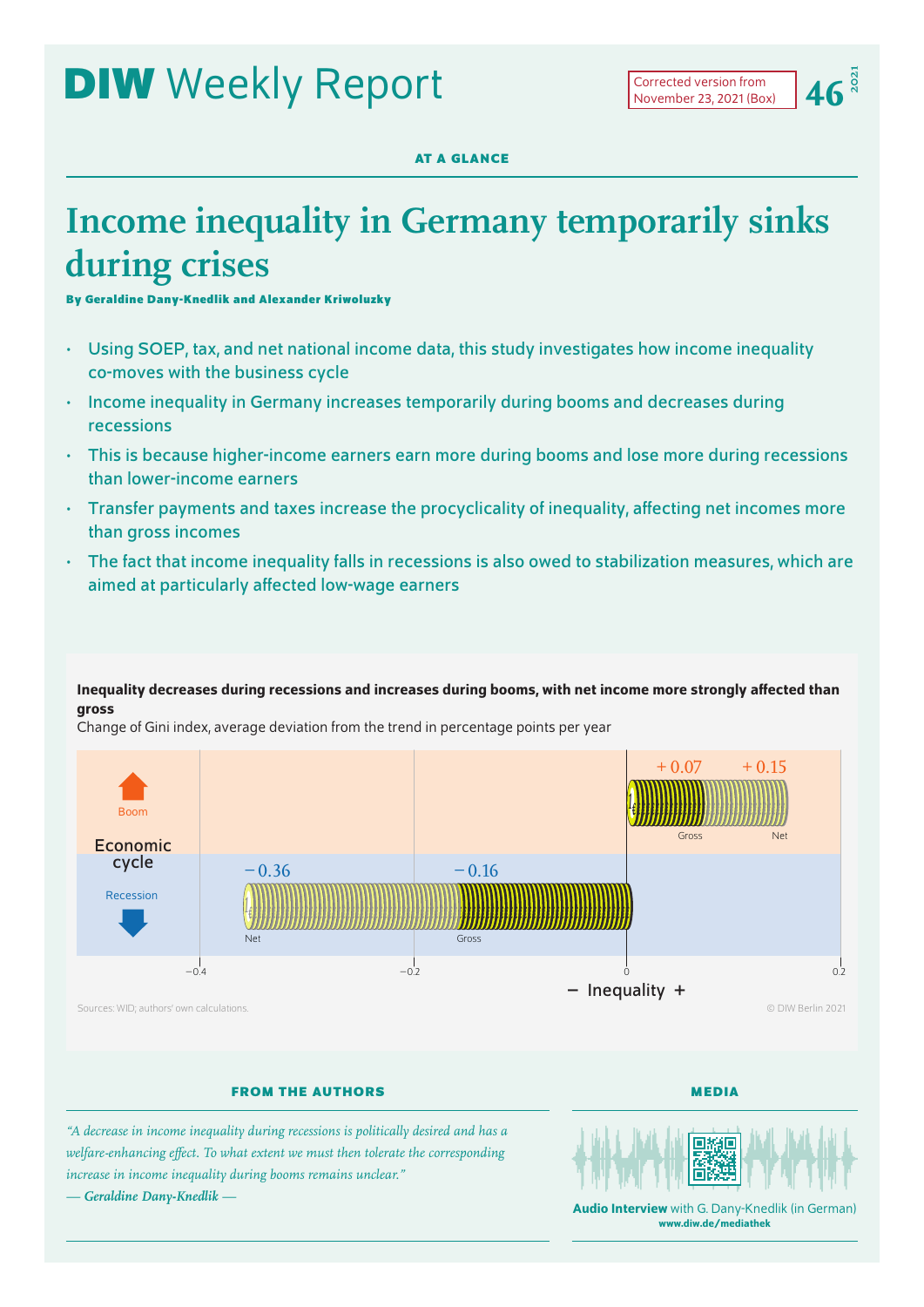# **Income inequality in Germany temporarily sinks during crises**

**By Geraldine Dany-Knedlik and Alexander Kriwoluzky**

## **ABSTRACT**

This study is the first to investigate the interdependence of income inequality and business cycles in Germany over the past 40 years. These fluctuations in income inequality are important because they are decisive for designing effective and targeted structural redistributive and stabilization measures. The results of this study show that income inequality in Germany fluctuates with the business cycle procyclically. Thus, gross and net income inequality decrease during economic crises and increase during recovery periods. This is mainly due to the fact that the percentage loss or gain of income of the ten percent with the highest incomes is higher than those of individuals with lower incomes. Stabilization policies that cushion income losses during crises, such as the short-time work allowance, reinforce the procyclicality slightly and counteract inequality, especially in crises. This procyclicality is desirable from a political perspective and has a welfare-enhancing effect by, for example, providing social security for low-income earners against negative shocks. However, to what extent the corresponding increase in income inequality during booms must be tolerated remains unclear.

The COVID-19 pandemic has led Germany into one of the deepest recessions since World War II. In addition to causing major macroeconomic slumps, the pandemic likely hit certain households harder than others, such as those with income from the personal services sector. To some extent, the automatic stabilization policies (such as unemployment insurance) as well as temporary, targeted financial aid measures (such as the VAT reduction, aid for the self-employed, and the short-time work allowance) mitigated the losses of these households. In addition, the upswing that began in mid-2020 and the rather tight situation on the labor market in the low-wage sector as of November 2021 have boosted the household incomes of low-skilled workers.

Because data from the relevant household surveys, such as the Socio-Economic Panel (SOEP),<sup>1</sup> are only available with a certain delay, the final effect of the pandemic on the income distribution remains to be seen. Initial evaluations of partial surveys from the SOEP indicate that income inequality has declined slightly since 2019.<sup>2</sup> It is not yet clear to what extent the changes in the income distribution will be permanent or reverse as the economy recovers. This distinction is important for designing economic policy and economic stabilization measures, and not solely because of the pandemic.

The following sections investigate how income distribution in Germany fluctuates with the business cycle over the period of 1980 to 2021. The gross and net income distributions are compared to estimate to what extent redistributive measures influence the fluctuations in the income distribution.

**<sup>1</sup>** SOEP is an annual representative survey of private households. It began in West Germany in 1984 and expanded its scope to include the new federal states in 1990; cf. Jan Goebel et al., "The German Socio-Economic Panel (SOEP)," *Journal of Economics and Statistics*239, no.29 (2018): 345–360.

**<sup>2</sup>** Cf. Markus M. Grabka, "Income inequality in Germany stagnating over the long term, but decreasing slightly during the coronavirus pandemic," *DIW Weekly Report* no. 17/18 (2021): 308–316 ([available online,](https://www.diw.de/de/diw_01.c.817504.de/publikationen/weekly_reports/2021_17_1/income_inequality_in_germany_stagnating_over_the_long_term__but_decreasing_slightly_during_the_coronavirus_pandemic.html) accessed on November2, 2021. This applies to all other online sources in this report unless stated otherwise); Alexander S. Kritikos, Daniel Graeber, and Johannes Seebauer, "Corona-Pandemie wird zur Krise für Selbständige," *DIW aktuell* no. 47 (2020) (in German; [available](https://www.diw.de/de/diw_01.c.791714.de/publikationen/diw_aktuell/2020_0047/corona-pandemie_wird_zur_krise_fuer_selbstaendige.html)  [online](https://www.diw.de/de/diw_01.c.791714.de/publikationen/diw_aktuell/2020_0047/corona-pandemie_wird_zur_krise_fuer_selbstaendige.html)).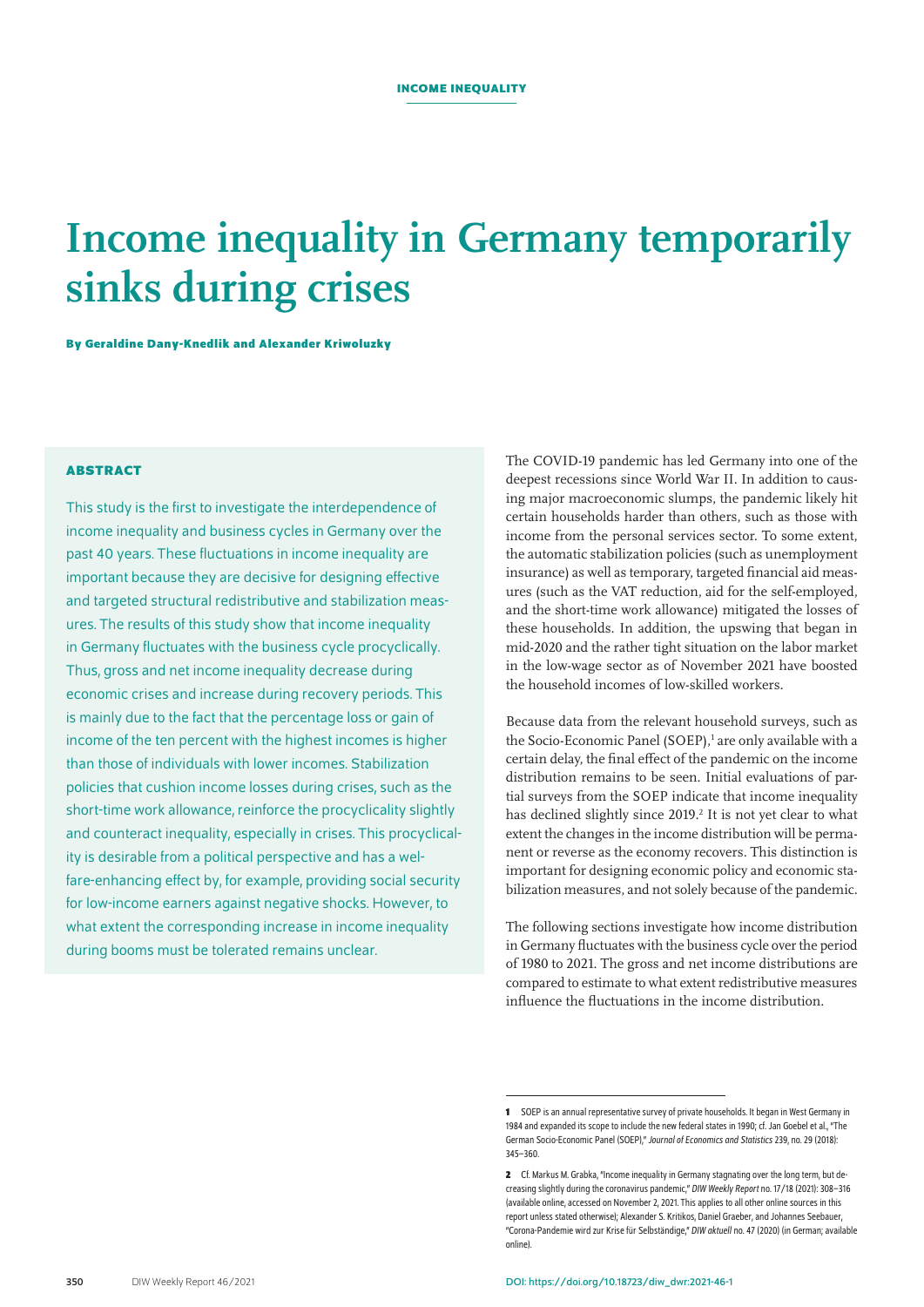## Countercyclical or procyclical: how recessions and booms influence income inequality

Previous research has mainly focused on the long-term development of the income distribution.<sup>3</sup> While the income percentiles fluctuate over the long term, they also fluctuate strongly in the short to medium term, i.e., by approximately two to eight years, as a DIW Berlin study based on US data has shown.<sup>4</sup> Recessions and booms lead to temporary income gains and losses, especially for the poorest and richest households. For example, low-skilled, lower-income employees are laid off more frequently as the result of an economic slump than higher-skilled employees. Accordingly, employment growth for low-skilled workers is higher during recovery phases.5 Moreover, high-income individuals frequently have a large share of investment income, making their income situation more volatile. They experience the largest income swings during booms and recessions as the financial markets fluctuate.

It was previously unknown how income inequality fluctuates over the business cycle in the medium term. On the one hand, income inequality can increase during a recession when the income losses of low-income earners are higher than that of medium or high-income earners. In this case, income inequality would be countercyclical. On the other hand, income inequality can develop procyclically when there are disproportionately large fluctuations in the upper income deciles over the course of the business cycle.

Previous empirical work concentrated on data from the United States and investigated selected income components. Some studies proved that income inequality fluctuates countercyclically with the business cycle.<sup>6</sup> These studies combine a wide range of survey data to provide insights into household income trends, but do not explicitly decompose the data into transitory and permanent changes. Moreover, survey data from the upper end of the income distribution has limited informative power.7 Other studies partially based on tax data, however, indicate that the income of wealthy individuals in particular fluctuates strongly in a cyclical manner.<sup>8</sup>

#### Box

## Data and methods on the income inequality cycle

The survey-based SOEP data are supplemented by tax data on German households in the World Inequality Database (WID), as samples covering the population with the highest incomes and assets are subject to uncertainty due to the low number of cases.<sup>1</sup> The incomes calculated from this data are combined with national accounts data (VGR), specifically gross or net national income. These incomes take retained earnings, redistributive measures, the tax burden, and benefits from certain government transfers, such as health and education expenses, into account.<sup>2</sup> The incomes in the gross income distribution based on gross national income include social security benefits (but not contributions) and exclude other forms of redistribution, such as income tax and social welfare benefits. In contrast, the incomes in the net income distribution based on net national income include net redistribution in social transfers in kind as well as financial transfers in total. The combination of income microdata and macroeconomic variables from the national accounts is particularly important for capturing redistributive effects. Incomes are divided equally among adults within a household and are uniformly price-adjusted. The data are available annually from 1980 to 2020.<sup>3</sup>

These studies emphasize that the strong cyclicity of the highest-income individuals is due not only to capital or business income, but also to labor income to a relevant extent.

Economic policies are likely to influence both the transitory and long-term income inequality trends. It can be assumed that automatic stabilization mechanisms, such as unemployment insurance and discretionary economic aid, not only dampen macroeconomic fluctuations but mitigate temporary distribution effects as well.<sup>9</sup> Moreover, within the scientific community there is increasing agreement that the income and wealth distributions and thus their changes influence the effect of monetary and fiscal policy on the real economy. For example, low and high-income households use aid differently. Low-income individuals use a majority for private consumption while higher-income individuals save a greater

**<sup>3</sup>** Cf. among others Anthony B. Atkinson and François Bourguignon, *Handbook of income distribution, vol. 2* (Elsevier: 2014) as well as the references cited within.

**<sup>4</sup>** Geraldine Dany-Knedlik, Alexander Kriwoluzky, and Sandra Pasch, "Income Business Cycles," *DIW Discussion Paper* 1964 (2021) [\(available online](https://www.diw.de/de/diw_01.c.823142.de/publikationen/diskussionspapiere/2021_1964/income_business_cycles.html)); Geraldine Dany-Knedlik and Alexander Kriwoluzky, "The income inequality cycle," *DIW Discussion Paper* (forthcoming).

**<sup>5</sup>** Cf. Per Krusell et al., "Capital-skill complementarity and inequality: A macroeconomic analysis," *Econometrica* 68.5 (2000): 1029–1053.

**<sup>6</sup>** Cf. Jonathan Heathcote, Fabrizio Perri, and Giovanni L. Violante, "Unequal we stand: An empirical analysis of economic inequality in the United States, 1967–2006," *Review of Economic dynamics* 13.1 (2010): 15–51; Marianne Bitler and Hilary Hoynes, "Heterogeneity in the Impact of Economic Cycles and the Great Recession: Effects within and across the Income Distribution," *American Economic Review* 105.5 (2015) 154–160; Dirk Krueger etal., "Cross-sectional facts for macroeconomists," *Review of Economic dynamics* 13.1 (2010): 1–14.

**<sup>7</sup>** Cf. Thomas Piketty and Emmanuel Saez, "Income inequality in the United States, 1913–1998," *The Quarterly journal of economics* 118.1 (2003): 1–41.

**<sup>8</sup>** Cf. Jonathan A. Parker and Annette Vissing-Jorgensen, "Who bears aggregate fluctuations and how?" *American Economic Review* 99.2, 399–405; Jonathan A. Parker and Annette Vissing-Jorgensen, "The increase in income cyclicality of high-income households and its relation to the rise in top income shares," *National Bureau of Economic Research* no. w16577.

**<sup>1</sup>** Wealthy households have been added to the SOEP sample, the only pertinent sample worldwide, since 2019. Cf. Carsten Schröder et al., "Millionaires under the Microscope: Data Gap on Top Wealth Holders Closed: Wealth Concentration Higher than Presumed," DIW Weekly Report no. 30/31 (2020) (available online). However, adding data covering the period prior to 2019 is not possible, making the WID the appropriate database for time series analyses.

**<sup>2</sup>** For details on the method, cf. Thomas Piketty, Emmanuel Saez, and Gabriel Zucman, "Distributional national accounts: methods and estimates for the United States," *The Quarterly Journal of Economics* 133.2 (2018): 553–609.

**<sup>3</sup>** It should be noted that the final data point for 2020 is currently based on simulations from data up to 2019.

**<sup>9</sup>** Cf. Alisdair McKay and Ricardo Reis, "The role of automatic stabilizers in the US business cycle," *Econometrica* 84, no. 1 (2016): 141–194.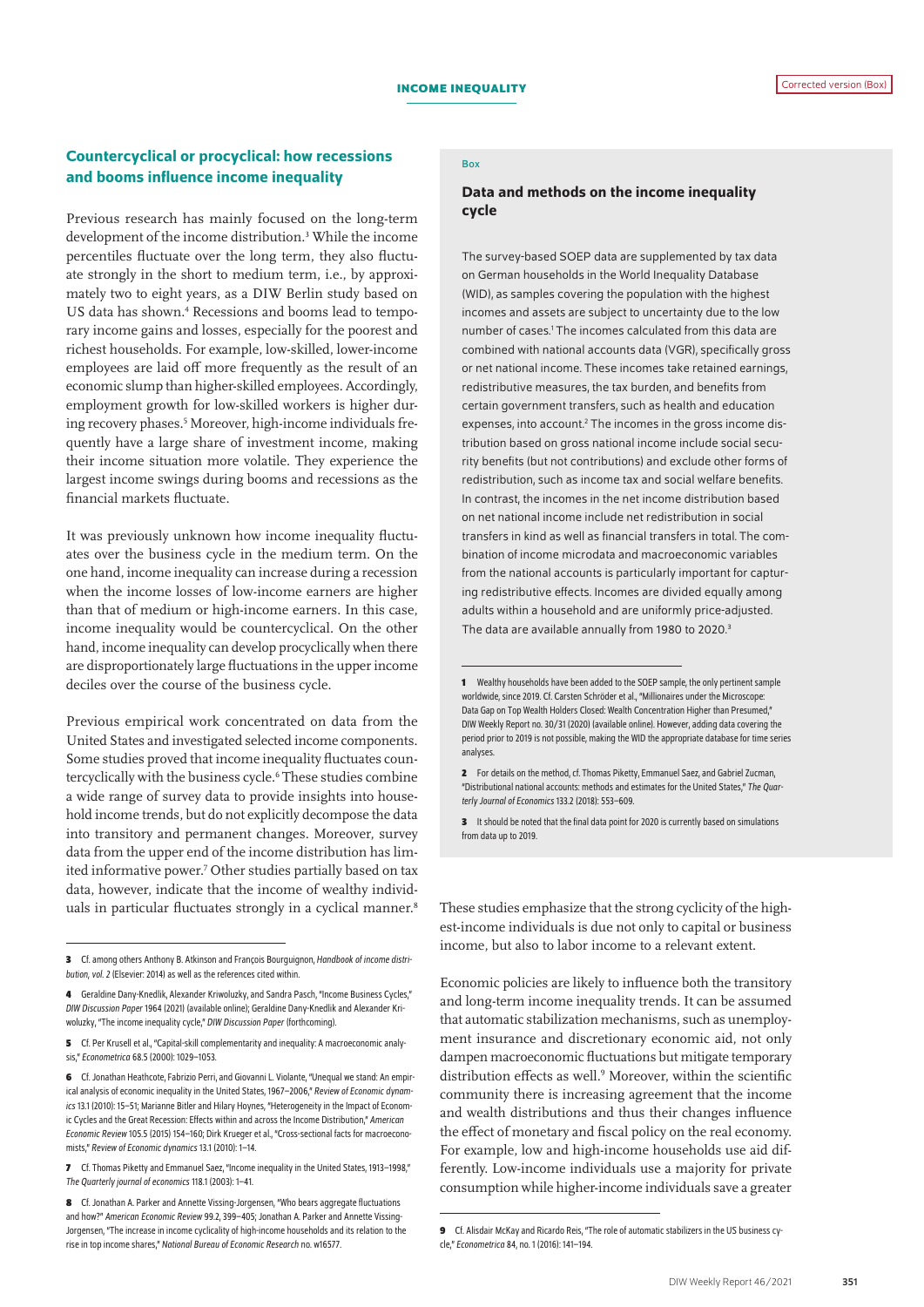#### **Income inequality**

### Figure 1

#### Actual development and trends of net income deciles in Germany

Shares of national income by decile in percent



share of excess income. Thus, measures focused on low-income individuals have an especially stabilizing effect and quantifying permanent and temporary distributional effects is important for designing targeted economic structural and stabilization policies.

## Cyclical income inequality in Germany

The following section decomposes income inequality in Germany into a permanent and a transitory component. Next, the changes to the transitory component are analyzed for the different business cycle phases. The analysis is then repeated for the gross income distribution and compared with the results for the net income distribution. This estimates to what extent economic measures influence the income distribution.

Data from the World Inequality Database (WID) are used to analyze the income distribution in Germany. These data are based on survey data from the SOEP as well as tax data on German households that need to be corrected so that the higher income percentiles can be used. They are made up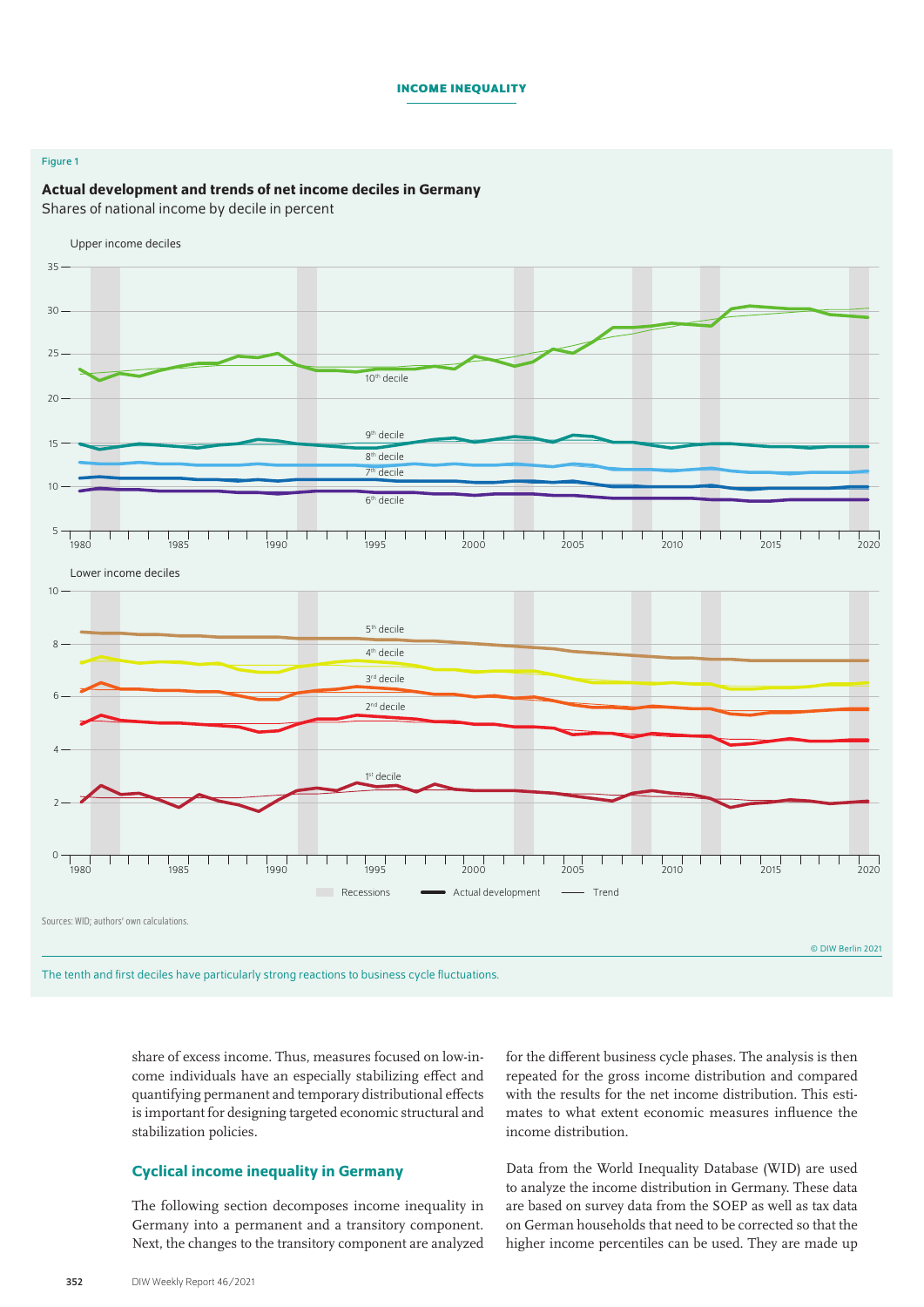of components of aggregate net national income added and matched so that their total corresponds to this macroeconomic indicator (Box).10

Different measures are used to capture income inequality. To depict the redistributive effects within the distribution in a detailed manner, the national income shares of the income deciles<sup>11</sup> are calculated. These show what percent of national income the upper income decile, for example, has, and how the shares change with the business cycle. The Gini index, one of the most frequently used aggregate inequality measures, is also analyzed.12 It ranges between zero and one (0 and 100 percent), with zero representing complete equality and one (100 percent) maximum inequality.

To measure temporary income inequality, the shares of the net and gross income deciles as well as the Gini index are decomposed into a transitory and a permanent component using a filtering technique.<sup>13</sup>

## Income inequality in Germany decreases during recessions

When observing the actual shares of the net income deciles and the corresponding trends produced by filtering,<sup>14</sup> it is noticeable that the incomes of the top ten percent tend to increase. In particular, they increased strongly from the early 2000s until 2014, from 24 to 30 percent (Figure 1). In the same period, the incomes of the lower income deciles decreased accordingly, resulting in an increase in inequality: The Gini index increased from 31 to 37 percent (Figure 2).<sup>15</sup> When looking at how the actual development of the shares and the Gini index fluctuate around the respective trends, it is possible to identify temporary fluctuations during various economic crises over the past 40 years.

The cyclical changes show that the shares of the top ten percent decrease during crises and increase during booms (Figure 3). In contrast, the shares of the rest of the net income deciles increase in recessions and decrease during economic recovery phases. These fluctuations are more pronounced

## Figure 2

### Gini index for net income in Germany Index in percent



Measured by the Gini index, net income inequality decreases during recessions and increases during booms.

#### Figure 3

#### Cyclical net income inequality

Change in the Gini coefficient and the proportions of net income deciles of total income in percentage points



Net income inequality in Germany generally fluctuates procyclically with the business cycle.

**<sup>10</sup>** Cf. Charlotte Bartels, "Top incomes in Germany, 1871–2014," *Journal of Economic History*79.3 (2019): 669–707; Carsten Schröder etal., "Millionaires under the Microscope: Data Gap on Top Wealth Holders Closed: Wealth Concentration Higher than Presumed," *DIW Weekly Report*30/31 (2020) ([available online](https://www.diw.de/de/diw_01.c.794215.de/publikationen/weekly_reports/2020_30_1/millionaires_under_the_microscope__data_gap_on_top_wealth_holders_closed__wealth_concentration_higher_than_presumed.html)).

**<sup>11</sup>** The income deciles are formed by sorting income earners according to income and dividing them into ten groups of equal size. Next, they are assigned their share of national income.

**<sup>12</sup>** Cf. the entry on the [Gini index](https://www.diw.de/de/diw_01.c.413334.de/gini-koeffizient.html) in the DIW Berlin Glossary (in German).

**<sup>13</sup>** This analysis uses the HP filter, which was first suggested by Robert J. Hodrick and Edward C. Prescott, "Postwar US business cycles: an empirical investigation," *Journal of Money, Credit and Banking* 29, no. 1 (1997): 1–16. For a more comprehensive discussion on applying the HP filter to income data, cf. Dany-Knedlik, Kriwoluzky, and Pasch, "Income Business Cycles."

**<sup>14</sup>** The level as well as the development may differ from surveys using purely SOEP-based data due to combining the micro data with the national accounts variables. When comparing results from the SOEP study (Grabka, "Income inequality in Germany stagnating over the long term,") with the present analysis, there are primarily level differences. The developments are largely the same, which is of particular importance for this analysis due to its focus on the transitory components.

**<sup>15</sup>** Cf. Markus M. Grabka, Jan Göbel, and Stefan Liebig, "Wiederanstieg der Einkommensungleichheit, aber auch deutlich steigende Realeinkommen," *DIW Wochenbericht* no. 19, 343–353 (in German; [available online](https://www.diw.de/de/diw_01.c.620826.de/publikationen/wochenberichte/2019_19_3/wiederanstieg_der_einkommensungleichheit_____aber_auch_deutlich_steigende_realeinkommen.html)).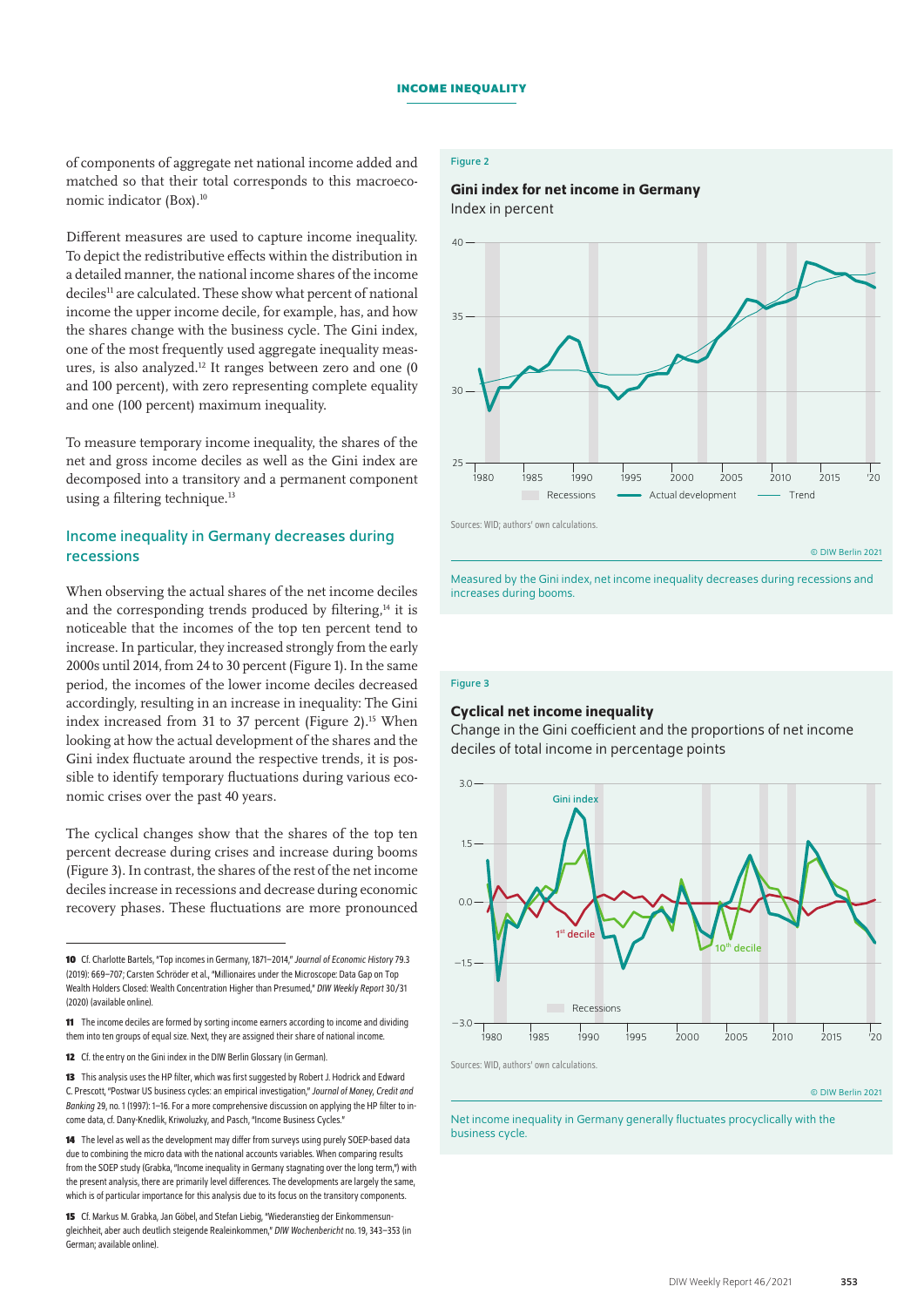#### **Income inequality**

### Figure 4

#### Cyclical gross income inequality

Change in the Gini coefficient and the proportions of gross income deciles of total income in percentage points



© DIW Berlin 2021

Like net income inequality, gross income inequality fluctuates procyclically with the business cycle, although not nearly as strongly.

#### Table

## Average changes to the national income shares of the income deciles during booms and recessions

Average deviation from the trend in percentage points per year

|                   | <b>Recessions</b> |            |                                               | <b>Booms</b> |            |                                               |
|-------------------|-------------------|------------|-----------------------------------------------|--------------|------------|-----------------------------------------------|
|                   | <b>Gross</b>      | <b>Net</b> | <b>Difference</b><br>between net<br>and gross | <b>Gross</b> | <b>Net</b> | <b>Difference</b><br>between net<br>and gross |
| 1st decile        | $-0.001$          | 0.057      | 0.057                                         | 0.000        | $-0.023$   | $-0.024$                                      |
| 2nd decile        | 0.001             | 0.024      | 0.023                                         | $-0.001$     | $-0.010$   | $-0.010$                                      |
| 3rd decile        | 0.005             | 0.026      | 0.021                                         | $-0.002$     | $-0.011$   | $-0.009$                                      |
| 4th decile        | 0.016             | 0.033      | 0.017                                         | $-0.006$     | $-0.014$   | $-0.007$                                      |
| 5th decile        | 0.029             | 0.037      | 0.007                                         | $-0.012$     | $-0.015$   | $-0.003$                                      |
| 6th decile        | 0.029             | 0.035      | 0.006                                         | $-0.012$     | $-0.014$   | $-0.002$                                      |
| 7th decile        | 0.043             | 0.039      | $-0.004$                                      | $-0.018$     | $-0.016$   | 0.002                                         |
| 8th decile        | 0.056             | 0.047      | $-0.009$                                      | $-0.023$     | $-0.019$   | 0.004                                         |
| 9th decile        | 0.032             | 0.026      | $-0.006$                                      | $-0.013$     | $-0.011$   | 0.002                                         |
| 10th decile       | $-0.210$          | $-0.324$   | $-0.114$                                      | 0.087        | 0.134      | 0.047                                         |
| <b>Gini index</b> | $-0.159$          | $-0.362$   | $-0.202$                                      | 0.066        | 0.150      | 0.084                                         |

Note: Deviations in the differences are due to rounding to the third decimal place.

Sources: WID; authors' own calculations.

© DIW Berlin 2021

in the lower deciles. Overall, net income inequality fluctuates procyclically with the business cycle. Net incomes converge somewhat during recessions and diverge during booms because high-income earners experience disproportionately high losses during crises or gains during recovery phases. This either increases or decreases the share of low-income earners as a result.16

Overall, the quantitative effects are rather small. For example, the top ten percent lose an average of 0.3 percentage points of national income during an economic crisis (Table). In contrast, the lowest net income decile gains around 0.06 percentage points. Similarly, the Gini index decreases during economic crises (0.4 percentage points) and increases during recovery phases (0.15 percentage points per year). This trend is especially pronounced in 2020, the year the COVID-19 pandemic began. Net income inequality decreased considerably due to the pandemic, $17$  but will likely increase again over the course of the upcoming recovery.

## Net incomes equalize more strongly than gross incomes in crises

Is it possible to observe this procyclicality for gross income inequality—that is, before taxes and levies, but also government transfers, which can counteract inequality—as well? The answer to this question reveals the extent to which the designs of the levy, tax, and transfer systems either amplify or mitigate the fluctuations.

Similar to net incomes, the shares of the gross income deciles and their respective Gini indexes are procyclical and change cyclically (Figure 4). When comparing the average fluctuations in gross and net income inequality measures during crises, it can be seen that almost all income deciles gain gross shares. Only the bottom and top income deciles lose shares (Table). When looking at the net incomes, only the ten percent of the individuals with the highest incomes lose shares to the remaining individuals. Hence, stabilizing economic policy measures are effective for countering inequality because they strengthen the lower income groups. Looking at the difference between the average gross and net changes during recessions, it can be seen that the lower six income deciles gain shares through economic redistribution effects, especially the bottom deciles. The upper income deciles, on the other hand, lose shares, especially the top decile. The Gini index for the gross income distribution falls less in recessions than for the net income distribution. This means that the net income inequality falls more than the gross income inequality.

**<sup>16</sup>** This correlation appears to have weakened somewhat since 2013. The temporary decline in income inequality can likely be attributed to running into the zero lower bound and loose monetary policy, which resulted in a reduction in income inequality. Cf. Olivier Coibion et al., "Innocent Bystanders? Monetary policy and inequality," *Journal of Monetary Economics* 88 (2017): 70–89.

**<sup>17</sup>** Vgl. Grabka, "Income inequality in Germany stagnating over the long term," 308–316; Andrew E. Clark, Conchita D'Ambrosio, and Anthony Lepinteur, "The Fall in Income Inequality during COV-ID-19 in Four European Countries," *Journal of Economic Inequality*19, 489–507; Vanda Almeida etal., "The impact of COVID-19 on households' income in the EU," *Journal of Economic Inequality* 19 (2021): 413–431. It must be noted that income inequality skyrocketed in the newest EU-SILC surveys. However, this is due to the recent (2021) change in the survey method.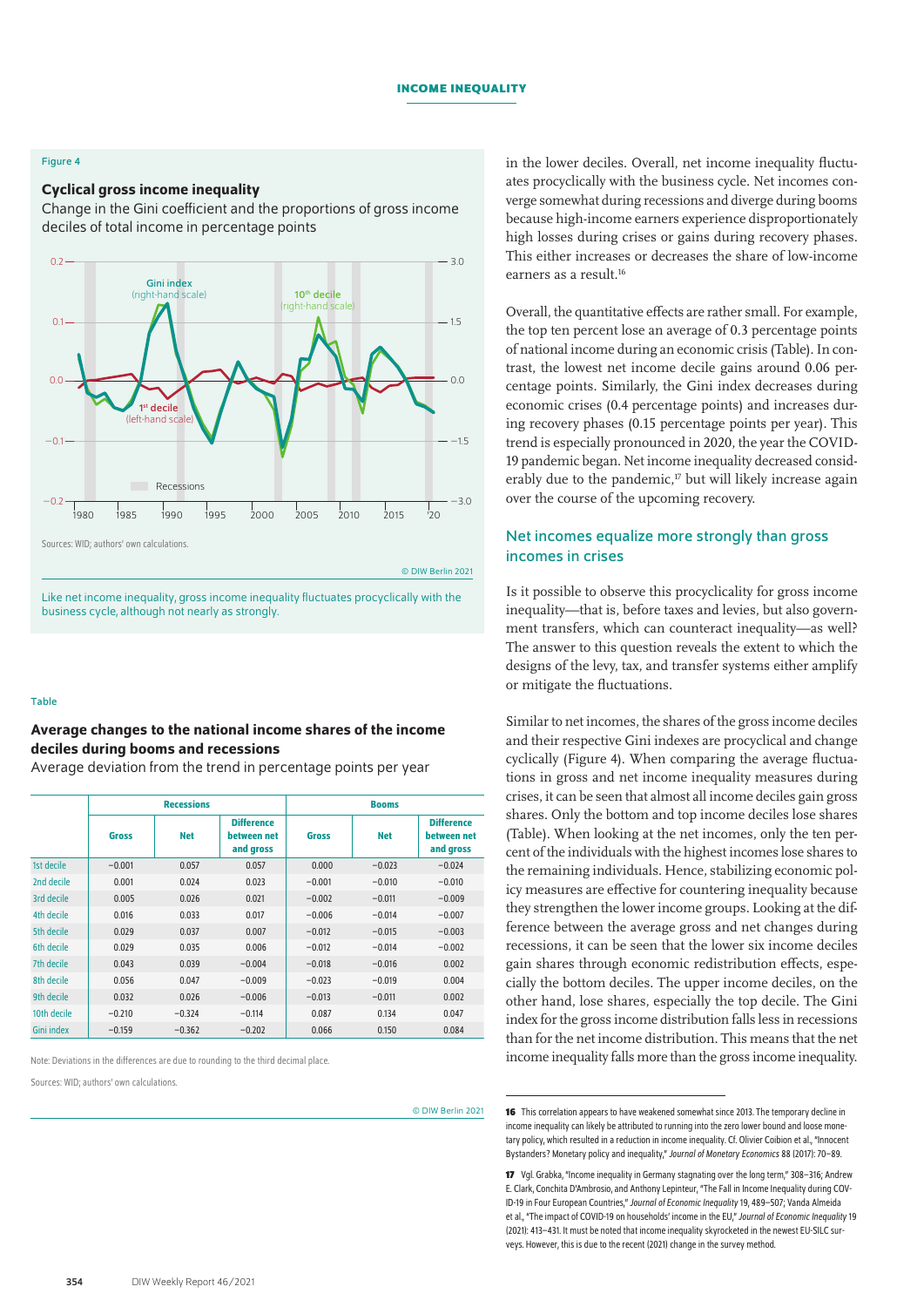#### **Income inequality**

In recovery phases, the situation is reversed: the lower income deciles lose net shares while the top income decile gains shares—and more net than gross. The Gini index rises in recovery phases for the net income distribution more strongly than for the gross income distribution.

## Conclusion: stabilizing economic policy supports procyclicality of income inequality

This study provides empirical evidence for two things for the first time: One, net income inequality in Germany fluctuates procyclically. Two, it decreases during economic crises and increases during recovery phases, which can be primarily attributed to the disproportionately high income losses and gains of the top ten percent. However, this procyclicality is much more noticeable for net income than gross income; thus, the stabilization measures are effective. During recessions, the lower income deciles increase their net shares while the top income decile experiences more pronounced net share losses compared to gross share losses. During the coronavirus crisis, net income inequality dropped significantly once again. According to the results of this report, income inequality is likely to have fallen temporarily by around one percentage point.

During recessions, income inequality decreases due to the redistributive effects of the fiscal policy stabilization measures, such as unemployment insurance, and discretionary measures, such as the short-time work allowance during the pandemic. Many of these measures are aimed primarily at stabilizing the income of low-income earners. From this perspective, the procyclicality is partially due to economic policy measures and is desired.18 However, it remains unclear to what extent the corresponding increase in income inequality during booms must be tolerated.

18 Cf. Anmol Bhandari et al., "Inequality, business cycles, and monetary-fiscal policy," *Econometrica* 89, no. 6 (2021): 2559–2599.

Geraldine Dany-Knedlik is is a research associate in the Macroeconomics Department at DIW Berlin | [gdanyknedlik@diw.de](mailto:pberenberggossler@diw.de)

Alexander Kriwoluzky is Head of the Macroeconomics Department at DIW Berlin | [akriwoluzky@diw.de](mailto:akriwoluzky@diw.de)

#### JEL: E01,E32,D31

Keywords: income inequality, business cycle, German economy